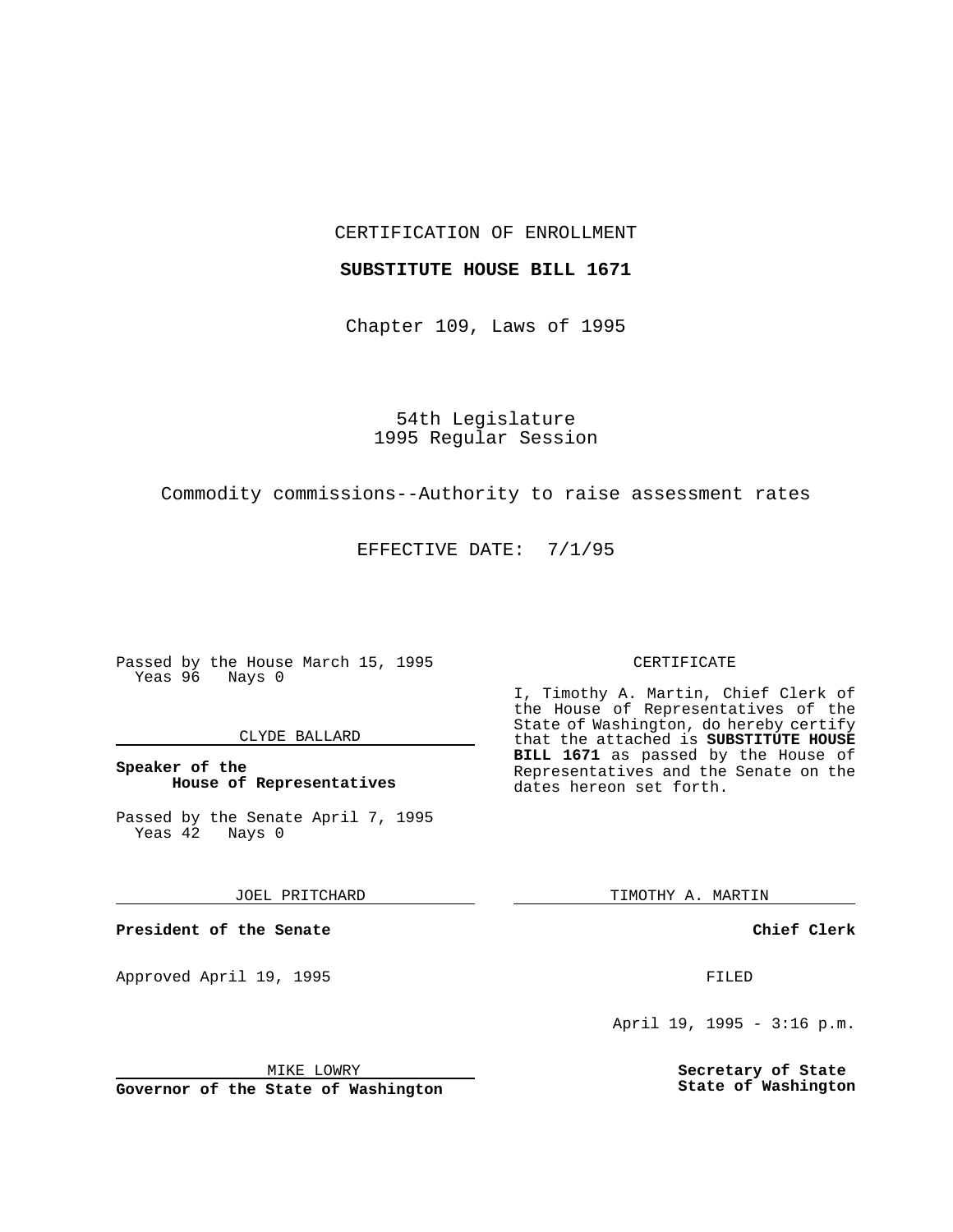# **SUBSTITUTE HOUSE BILL 1671** \_\_\_\_\_\_\_\_\_\_\_\_\_\_\_\_\_\_\_\_\_\_\_\_\_\_\_\_\_\_\_\_\_\_\_\_\_\_\_\_\_\_\_\_\_\_\_

\_\_\_\_\_\_\_\_\_\_\_\_\_\_\_\_\_\_\_\_\_\_\_\_\_\_\_\_\_\_\_\_\_\_\_\_\_\_\_\_\_\_\_\_\_\_\_

Passed Legislature - 1995 Regular Session

### **State of Washington 54th Legislature 1995 Regular Session**

**By** House Committee on Agriculture & Ecology (originally sponsored by Representatives Clements, Chandler, Grant and Mastin)

Read first time 02/22/95.

 AN ACT Relating to agricultural commodity commissions; adding a new section to chapter 15.65 RCW; adding a new section to chapter 15.26 RCW; providing an effective date; and declaring an emergency.

BE IT ENACTED BY THE LEGISLATURE OF THE STATE OF WASHINGTON:

 NEW SECTION. **Sec. 1.** A new section is added to chapter 15.65 RCW to read as follows:

 The hop commodity board may raise the rate of annual assessment in excess of the fiscal growth factor under chapter 43.135 RCW from the assessment of two dollars and fifty cents per affected unit in effect under chapter 16-532 WAC on the effective date of this act to three dollars per affected unit. For this purpose, the affected unit is two hundred pounds net of hops or the amount of lupulin, extract, or oil produced from two hundred pounds net of hops.

 The mint commodity board may raise the rate of annual assessment in excess of the fiscal growth factor under chapter 43.135 RCW from the assessment of three and one-half cents per affected unit in effect under chapter 16-540 WAC on the effective date of this act to five cents per affected unit. For this purpose, the affected unit is one